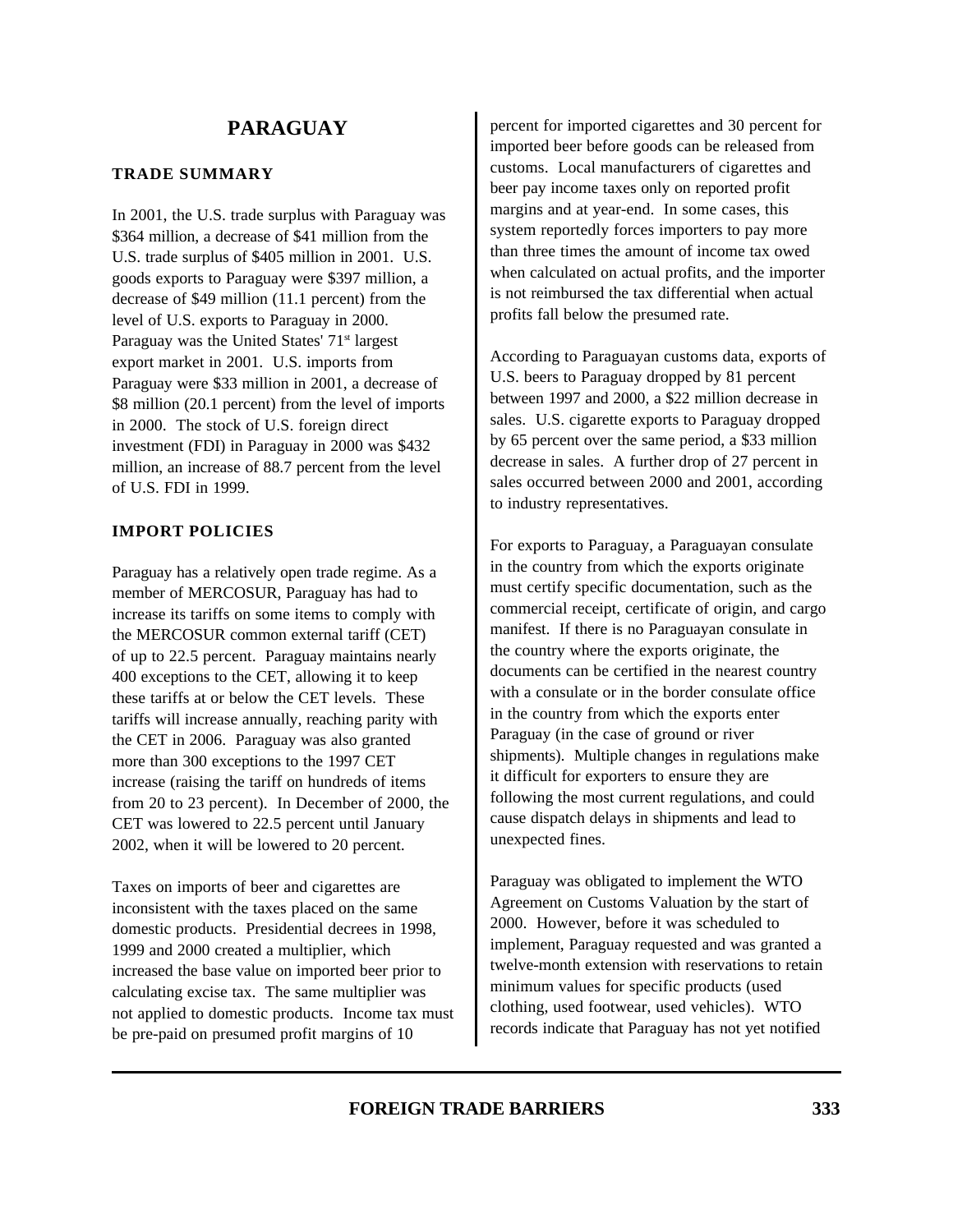its legislation or the Customs Valuation Checklist to the WTO Committee on Customs Valuation.

## **GOVERNMENT PROCUREMENT**

In the past, U.S. companies have protested nontransparent procurement procedures, citing: (1) bid specifications that favor a preferred bidder and (2) allowance for more than one of a parent company's subsidiaries to each submit bids, while counting these bids toward the minimum qualifying bids to validate the tender process. Other complaints included the discriminatory usage of bid procedures to disqualify a non-preferred bidder, declaring the bid vacant when a non-preferred bidder makes the best bid, and permitted noncompliance with tender requirements by preferred bidders. There were no complaints of unfair bidding procedures in 2001. Paraguay is not a member of the WTO Agreement on Government Procurement.

# **INTELLECTUAL PROPERTY RIGHTS (IPR) PROTECTION**

Paraguay belongs to the World Trade Organization (WTO) and the World Intellectual Property Organization (WIPO). It is also a signatory to the Paris Convention, Bern Convention, Rome Convention, the Geneva Phonograms Convention, and the WIPO Copyright, and Performances and Phonograms Treaties. In January 1998, the USTR identified Paraguay as a Priority Foreign Country under the Special 301 provisions of the Trade Act of 1974, and in February 1998, the United States initiated a Section 301 investigation of Paraguay's acts, policies and practices regarding intellectual property.

In November 1998, the U.S. Government and the Government of Paraguay signed a comprehensive Memorandum of Understanding (MOU) on the protection of intellectual property, which allowed the United States to remove Paraguay from its Priority Foreign Country status and to terminate the Section 301 investigation. In the MOU, the Paraguayan Government committed to implement institutional reforms to strengthen intellectual property rights enforcement at its borders, and to pursue legal amendments to facilitate effective prosecution of copyright piracy. Paraguay also committed to take immediate action in known centers of piracy and counterfeiting, such as Ciudad del Este, and to coordinate the anti-piracy efforts of its customs, police, prosecutorial and tax authorities. In addition, Paraguay agreed to pursue reform of its patent law, and to ensure that its government ministries use only authorized software.

Paraguay is currently subject to Section 306 monitoring, and Paraguayan implementation of the MOU, while uneven, includes some notable achievements. The Special Enforcement Period (SEP) of the MOU has been extended twice to give Paraguay an opportunity to demonstrate its resolve in fighting IPR violations. The governments of the United States and Paraguay held their last bilateral review in Miami in June 2000.

## **Copyrights and Trademarks**

Paraguay continues to be a regional center for piracy and counterfeiting and a transshipment point to the larger markets bordering Paraguay, particularly Brazil. However, positive steps have been taken, including the seizure and destruction of several multi-million dollar high-tech pirate CD factories, the seizure of millions of blank and pirated CD's, and a concerted effort in the latter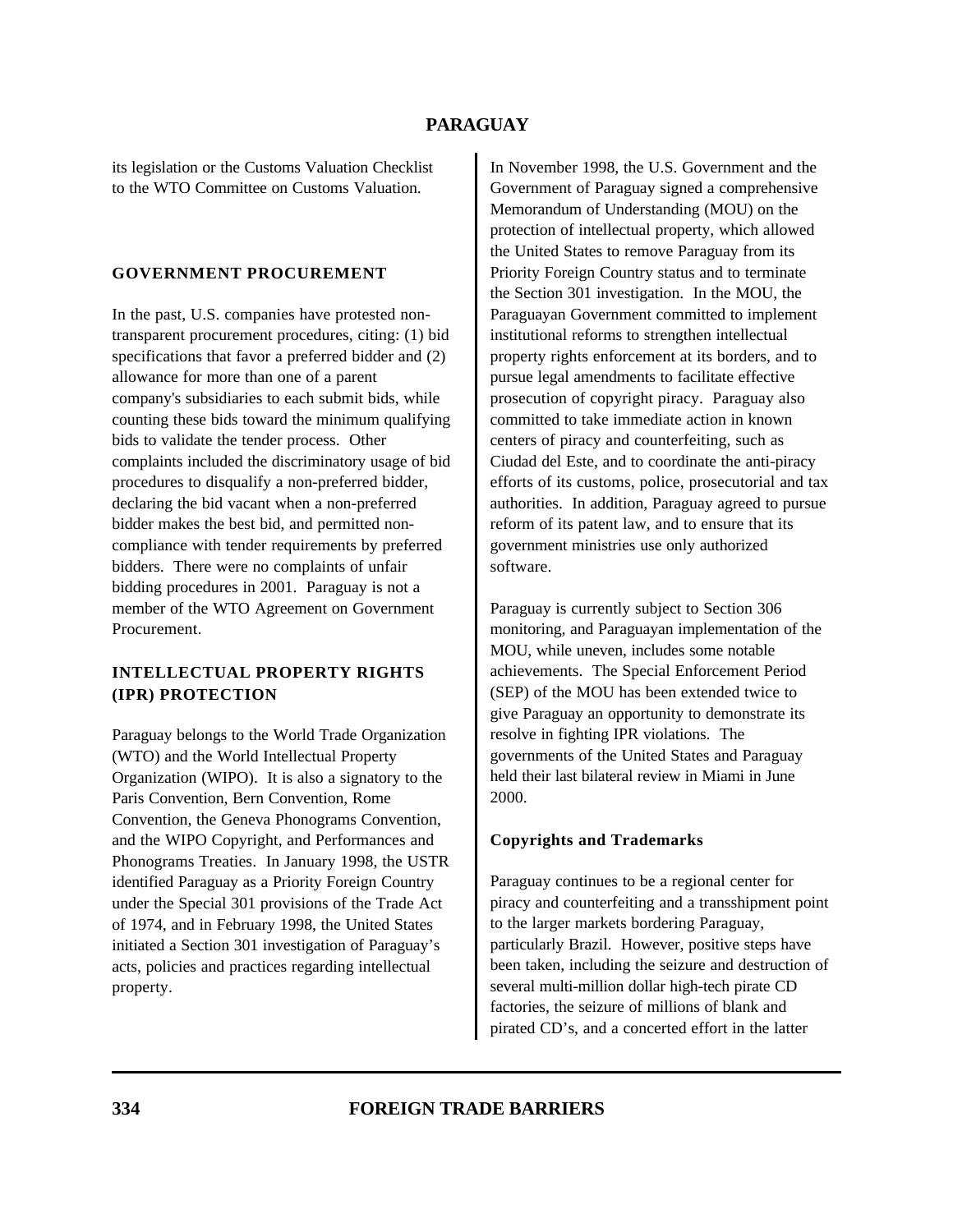part of 2001 to conduct frequent and repeated raids in Ciudad del Este and other centers of counterfeiting.

Although a new copyright law was passed in 1998, that is generally consistent with Paraguay's international obligations, the Government of Paraguay has been slow to provide adequate and effective enforcement of its laws to address the piracy problem. However, special public prosecutors have now been named to deal exclusively with intellectual property crimes, and this step has made a difference in enforcement actions. On December 27, 2000, the first sentence was handed down on an intellectual property case under the new criminal procedural code, which provides for public trials with oral arguments and immediate sentencing. A Paraguayan decree, dated December 31, 1998, calls for the use of only legal software in all federal agencies. In the second half of 2001, a major U.S. software manufacturer conducted a successful campaign to entice the private sector to legalize its software.

A new trademark law was enacted in August 1998 and provides specific protection for wellknown trademarks. Stronger enforcement measures and penalties for infractions are also included in the law, but enforcement remains weak.

#### **Patents**

Paraguay does not provide adequate and effective patent protection, especially with regard to pharmaceutical and agricultural chemical products. On November 30, 2000, a new patent law entered into effect. The law provides weak patent protection, permits parallel imports, stockpiling, and gives a patent holder only 90 days to negotiate an agreement with a prospective licensee prior to the issuance of a compulsory license. The law does

not indicate that a patent holder can satisfy the requirement to work the patent through importation of the patented item.

### **Other Intellectual Property Areas**

To date, the U.S. Government has no indication that the Government of Paraguay provides TRIPS-consistent protection for industrial designs, the layout-designs of integrated circuits, or undisclosed information (trade secrets and test data). Paraguay joined the UPOV Convention in 1997, but implementing regulations have not been promulgated.

### **OTHER BARRIERS**

Law 194/93 established the legal regime governing relationships between foreign companies and their Paraguayan representatives. Modeled after the Puerto Rico Dealer's Act, this law requires that foreign companies prove just cause in a Paraguayan court to terminate, modify or fail to renew contracts with Paraguayan distributors. Severe penalties and high fines result if the court determines that the relationship was ended by the foreign company without such just cause, thus leading to expensive out-of-court settlements. In several cases, however, the courts have upheld a rights of foreign companies to terminate representation agreements, after just cause was established, mainly lack of sales performance on the part of local representatives. The constitutionality of this law was questioned in a case before the Supreme Court of Paraguay, involving a Brazilian company and its Paraguayan representative. However, the case was finally settled without a Supreme Court ruling. This law may discourage U.S. investment through fear of potential lawsuits.